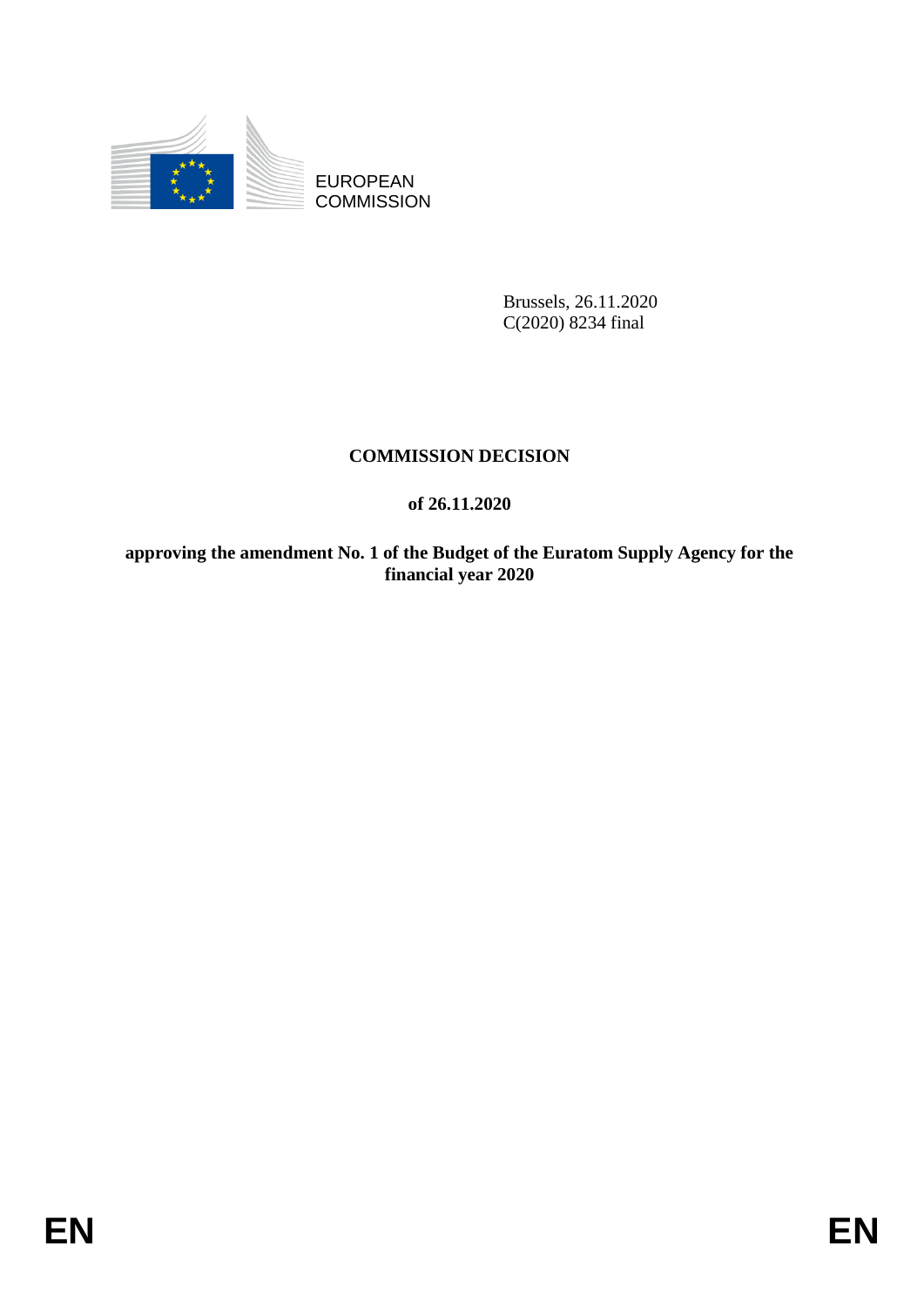#### **COMMISSION DECISION**

#### **of 26.11.2020**

#### **approving the amendment No. 1 of the Budget of the Euratom Supply Agency for the financial year 2020**

#### THE EUROPEAN COMMISSION,

Having regard to the Treaty establishing the European Atomic Energy Community and in particular Article 54 therof,

Having regard to the Statutes of the Euratom Supply Agency<sup>1</sup>, and in particular Article 7 thereof,

Having regard to the opinion of the Advisory Committee of the Agency, delivered on 7 October 2020,

Having regard to Regulation (EU, Euratom) 2018/1046 of the European Parliament and the Council of 18 July 2018 on the financial rules applicable to the general budget of the European Union, amending Regulations (EU) No 1296/2013, (EU) No 1301/2013, (EU) No 1303/2013, (EU) No 1304/2013, (EU) No 1309/2013, (EU) No 1316/2013, (EU) No 223/2014, (EU) No 283/2014, and Decision No 541/2014/EU and repealing Regulation (EU, Euratom) No 966/2012 and to the Euratom Supply Agency and in particular Article 68 thereof,

Having regard to the Commission decision No C(2020)2 of 7 January 2020,

#### Whereas:

- (1) The Council of the European Union has decided<sup>2</sup> not to introduce the charge on transactions provided for in Article 54 of the Treaty establishing the European Atomic Energy Community and in the Statutes of the Euratom Supply Agency.
- (2) The Agency's own revenue (interest on its capital investments) is low (estimated at less than EUR 300 per year) and is not sufficient to cover its operating expenses.
- (3) The Agency therefore requires a contribution from the Commission to cover its expenses that are not covered directly by the Commission budget.
- (4) The Agency handles information, under chapters 6 and 8 of the Euratom Treaty, stemmming from commercial contracts between private companies from the nuclear industry, which are subject to the Agency's signature for the purposes of their conclusion and then stored in the Agency's IT systems.
- (5) In order to ensure continuity and improvement of the IT tools underpinning the Agency's core mission regarding security of supply and monitoring of the nuclear energy market, the Agency needs to replace its current IT applications, which are becoming obsolete.

 $\mathbf{1}$ <sup>1</sup> Council Decision of 12 February 2008 establishing Statutes for the Euratom Supply Agency (2008/114/EC, Euratom), OJ L 41, 15.2.2008.

<sup>&</sup>lt;sup>2</sup> At the 23rd meeting of the Council of the European Atomic Energy Community held in Brussels on 1 and 2 February 1960.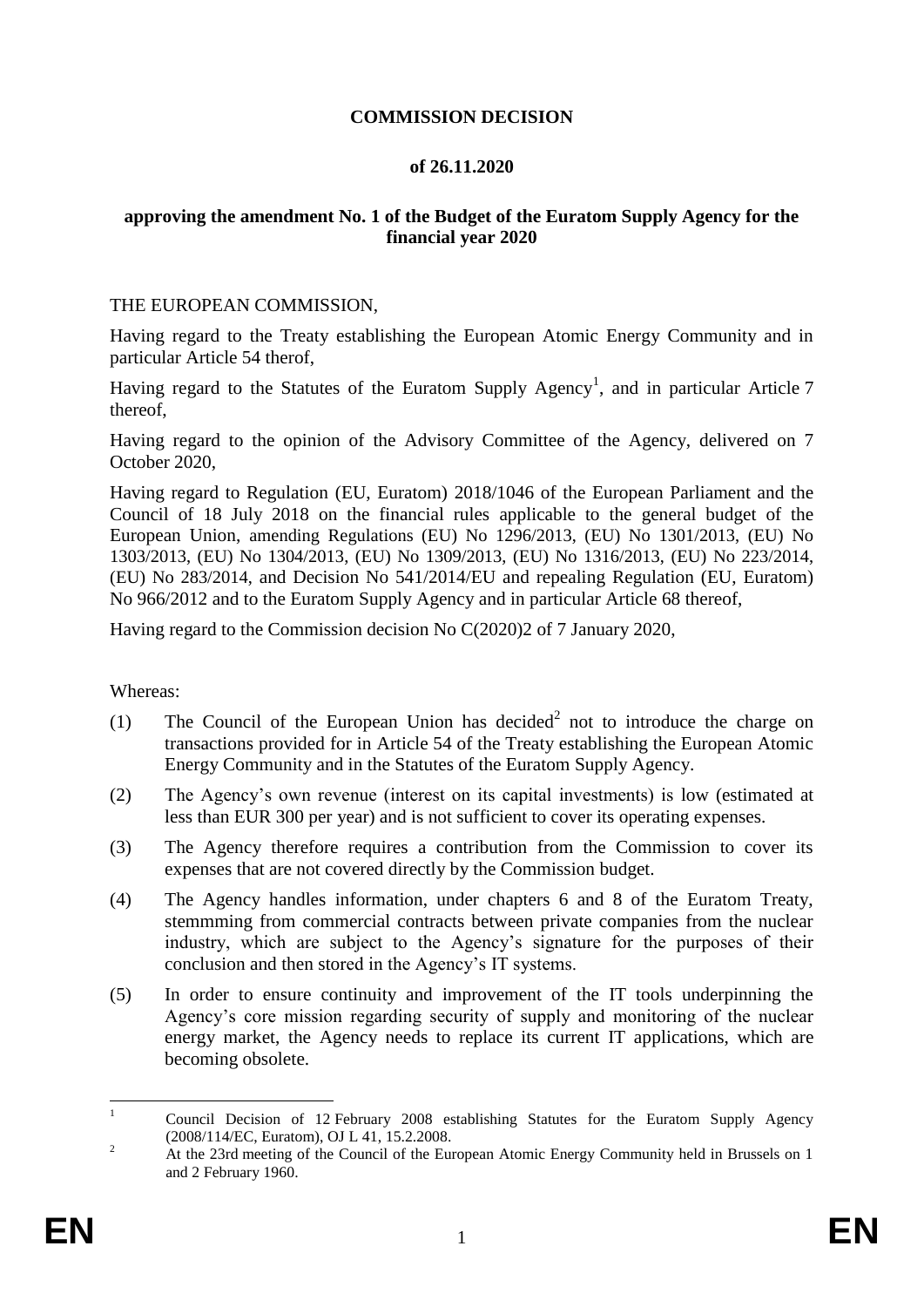- (6) The Agency has started the IT project NOEMI ("Nuclear Observatory and ESA Management of Information"), endorsed by the Commission's Information Technology and Cybersecurity Board, in order to redesign and rebuild its current IT system Pluto while revisiting its business processes.
- (7) The project is currently splitted in two phases: In Phase I, the current hosting system with its processes and functionalities will be redesigned in a technological up-to-date environment. In Phase II, an integration with Compass Corporate, a Commission IT application, for workflow validation, is envisaged.
- (8) DG ENER approved in 2019 and in 2020 the financing of the Phase I of the new IT project under the budget heading 32 02 02 for the amount of EUR 200 000.
- (9) The COVID-19 pandemic has underlined the need for the Agency to exchange electronically documents and data with its partners leading to further vision of the IT Project NOEMI. At the same time, the pandemic has resulted in low implementation of certain budget lines (missions, meetings and conferences).
- (10) The Agency intends to reallocate the amounts of money that could not be spent due to the low implementation of certain budget lines under the sanitary crisis in 2020 to partially implement NOEMI features originally planned to be funded in 2021.
- (11) The statement of revenue in the Agency's Budget for 2020, as approved by Commission Decision C(2020) 2, amounts to EUR 230 000. Within this limit, the statement of expenditure of the Budget for the financial year 2020, as approved by Commission Decision C(2020)2, has to be amended.
- (12) In accordance with Article 7(9) of the Agency's Statutes, any modification of the budget shall be the subject of an amending budget adopted by the same procedure as the initial budget.

#### HAS DECIDED AS FOLLOWS:

#### *Sole Article*

The Amendment No. 1 of the Budget of the Euratom Supply Agency for the financial year 2020, applying internal transfers between titles and budget lines of the statement of expenditure, to partially implement the features of the IT project NOEMI ("Nuclear Observatory and ESA Management of Information") originally planned to be funded in 2021, as set out in the Annex, is hereby approved.

Done at Brussels, 26.11.2020

*For the Commission Kadri SIMSON Member of the Commission*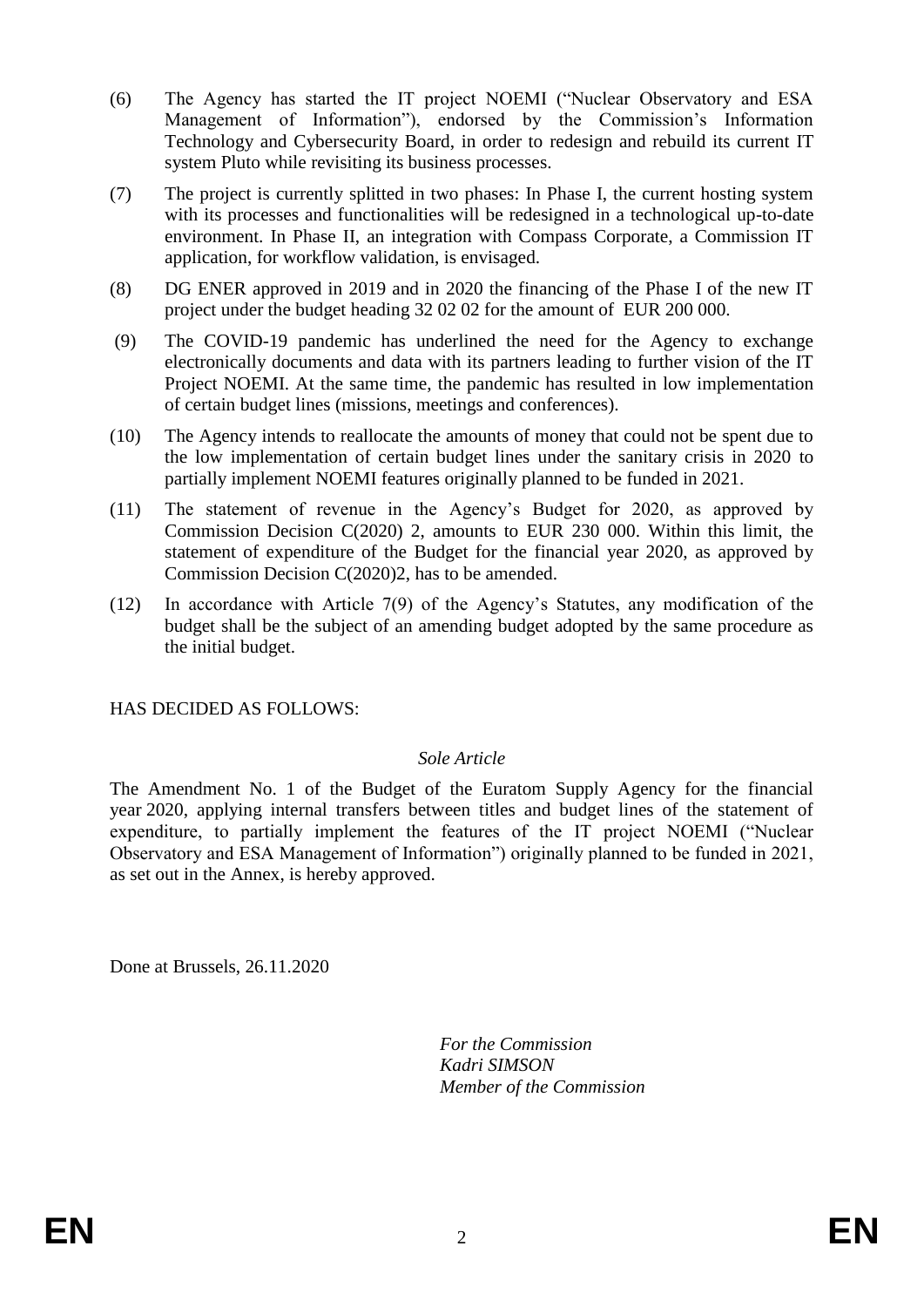# EURATOM SUPPLY AGENCY BUDGET AMENDMENT 1/2020

## **STATEMENT OF REVENUE**

| <b>Title</b><br><b>Chapter</b><br><b>Article</b><br>Item | <b>Heading</b>                                 | <b>New amount</b><br><b>Budget 2020</b> | <b>Budget</b><br><b>Amendment</b><br>1/2020 | Budget 2020 | <b>Comments</b>                                                                                                                                                                                            |
|----------------------------------------------------------|------------------------------------------------|-----------------------------------------|---------------------------------------------|-------------|------------------------------------------------------------------------------------------------------------------------------------------------------------------------------------------------------------|
|                                                          |                                                |                                         |                                             |             |                                                                                                                                                                                                            |
|                                                          | 1 EU contribution                              |                                         |                                             |             |                                                                                                                                                                                                            |
|                                                          | 100 EU contribution                            | 230.000,00                              | 0,00                                        | 230.000,00  |                                                                                                                                                                                                            |
|                                                          | Article 100 - Total                            | 230.000,00                              | 0,00                                        | 230.000,00  |                                                                                                                                                                                                            |
|                                                          | Chapter 10 - Total                             | 230.000,00                              | 0,00                                        | 230.000,00  |                                                                                                                                                                                                            |
|                                                          | Title 1 - Total                                | 230.000,00                              | 0,00                                        | 230.000,00  |                                                                                                                                                                                                            |
|                                                          | 5 Administrative activity<br>520 Bank interest | 0,00                                    | 0,00                                        | 0,00        | Considered immaterial (less than 300€) with a rate of 0.05% since<br>1/11/2016 and with a high probability of becoming even lower in the<br>shortrun in an environment prevailing negative interest rates. |
|                                                          | Article 520 - Total                            | 0,00                                    | 0,00                                        | 0,00        |                                                                                                                                                                                                            |
|                                                          | Chapter 52 - Total                             | 0,00                                    | 0,00                                        | 0,00        |                                                                                                                                                                                                            |
|                                                          | Title 5 - Total                                | 0,00                                    | 0,00                                        | 0,00        |                                                                                                                                                                                                            |
|                                                          | <b>TOTAL</b>                                   | 230.000,00                              | 0,00                                        | 230.000,00  |                                                                                                                                                                                                            |

### **STATEMENT OF EXPENDITURE**

|                |                                                                | <b>New amount</b>  | <b>Budget</b>    | Budget 2020 |                                                                                                                                                                 |
|----------------|----------------------------------------------------------------|--------------------|------------------|-------------|-----------------------------------------------------------------------------------------------------------------------------------------------------------------|
|                |                                                                | <b>Budget 2020</b> | <b>Amendment</b> |             |                                                                                                                                                                 |
| <b>Title</b>   | Heading                                                        |                    | 1/2020           |             | <b>Comments</b>                                                                                                                                                 |
| <b>Chapter</b> |                                                                |                    |                  |             |                                                                                                                                                                 |
| <b>Article</b> |                                                                |                    |                  |             |                                                                                                                                                                 |
| Item           |                                                                |                    |                  |             |                                                                                                                                                                 |
|                | $1$ Staff                                                      |                    |                  |             |                                                                                                                                                                 |
|                | 13 Missions and duty travel                                    |                    |                  |             |                                                                                                                                                                 |
|                | 130 Mission expenses, travel and other incidental              |                    |                  |             |                                                                                                                                                                 |
|                | expenses<br>1300 Mission expenses, travel and other incidental | 6.500,00           | $-32.500,00$     |             | 39.000,00 This appropriation is intended to cover expenditure on transport costs,                                                                               |
|                | expenses                                                       |                    |                  |             | daily subsistence allowances and the ancillary or exceptional expenses<br>incurred by statutory staff while on mission in the interest of the service,          |
|                |                                                                |                    |                  |             | in accordance with the provisions of the Staff Regulations of officials of<br>the European Union.                                                               |
|                |                                                                |                    |                  |             |                                                                                                                                                                 |
|                |                                                                |                    |                  |             |                                                                                                                                                                 |
|                | Article 130                                                    | 6.500,00           | $-32.500,00$     | 39.000,00   |                                                                                                                                                                 |
|                | Chapter 13 - Total                                             | 6.500,00           | $-32.500,00$     | 39.000,00   |                                                                                                                                                                 |
|                |                                                                |                    |                  |             |                                                                                                                                                                 |
|                | 17 Entertainment and representation expenses                   |                    |                  |             |                                                                                                                                                                 |
|                | 170 Representation expenses for staff                          |                    |                  |             |                                                                                                                                                                 |
|                | 1700 Representation expenses, events and internal<br>meetings  | 0,00               | $-1.000,00$      |             | 1.000,00 This appropriation is intended to cover the cost officially incurred by<br>persons officially representing the Agency including costs incurred for     |
|                |                                                                |                    |                  |             | miscellaneous receptions and internal meetings.                                                                                                                 |
|                | Article 170                                                    | 0,00               | $-1.000,00$      | 1.000,00    |                                                                                                                                                                 |
|                | Chapter 17 - Total                                             | 0,00               | $-1.000,00$      | 1.000,00    |                                                                                                                                                                 |
|                | Title 1 - Total                                                | 6.500,00           | $-33.500,00$     | 40.000,00   |                                                                                                                                                                 |
|                |                                                                |                    |                  |             |                                                                                                                                                                 |
|                | 2 Buildings, equipment and miscellaneous                       |                    |                  |             |                                                                                                                                                                 |
|                | operating expenditure                                          |                    |                  |             |                                                                                                                                                                 |
|                | 22 Movable property and associated costs                       |                    |                  |             |                                                                                                                                                                 |
|                | 225 Documentation and library expenditure                      |                    |                  |             |                                                                                                                                                                 |
|                | 2255 Subscriptions and purchase of information media           | 17.500,00          | 3.500,00         |             | 14.000,00 This appropriation is intended to cover: the purchase of books and other<br>works in hard copy and in electronic form for the library; expenditure on |
|                |                                                                |                    |                  |             | subscriptions to newspapers, specialist periodicals, official journals,<br>parliamentary papers, foreign trade statistics, press agency bulletins and           |
|                |                                                                |                    |                  |             | various other specialised publications; the cost of subscriptions and<br>access to electronic information services and external data bases and                  |
|                |                                                                |                    |                  |             | the acquisition of electronic media (CD-ROMs etc.); the training and                                                                                            |
|                |                                                                |                    |                  |             | support required for accessing this information; copyright fees.                                                                                                |
|                | Article 225                                                    | 17.500,00          | 3.500,00         | 14.000,00   |                                                                                                                                                                 |
|                |                                                                |                    |                  |             |                                                                                                                                                                 |
|                | Chapter 22 - Total                                             | 17.500,00          | 3.500,00         | 14.000,00   |                                                                                                                                                                 |
|                |                                                                |                    |                  |             |                                                                                                                                                                 |
|                | 23 Current administrative expenditure                          |                    |                  |             |                                                                                                                                                                 |
|                | 232 Financial charges                                          |                    |                  |             |                                                                                                                                                                 |
|                |                                                                | 500,00             | 0,00             |             | 500,00 This appropriation is intended to cover bank charges and the cost of the<br>connection to the interbank telecommunications network.                      |
|                | 2320 Bank charges                                              |                    |                  |             |                                                                                                                                                                 |
|                | Article 232                                                    | 500,00             | 0,00             | 500,00      |                                                                                                                                                                 |
|                | 235 Other operating expenditure                                |                    |                  |             |                                                                                                                                                                 |
|                | 2350 Membership of nuclear organisations                       |                    |                  |             | 3.500,00 This appropriation is intended to cover membership of nuclear                                                                                          |
|                |                                                                | 3.500,00           | 0,00             |             | organisations relevant to the Agency's activities.                                                                                                              |
|                | Article 235                                                    | 3.500,00           | 0,00             | 3.500,00    |                                                                                                                                                                 |
|                |                                                                |                    |                  |             |                                                                                                                                                                 |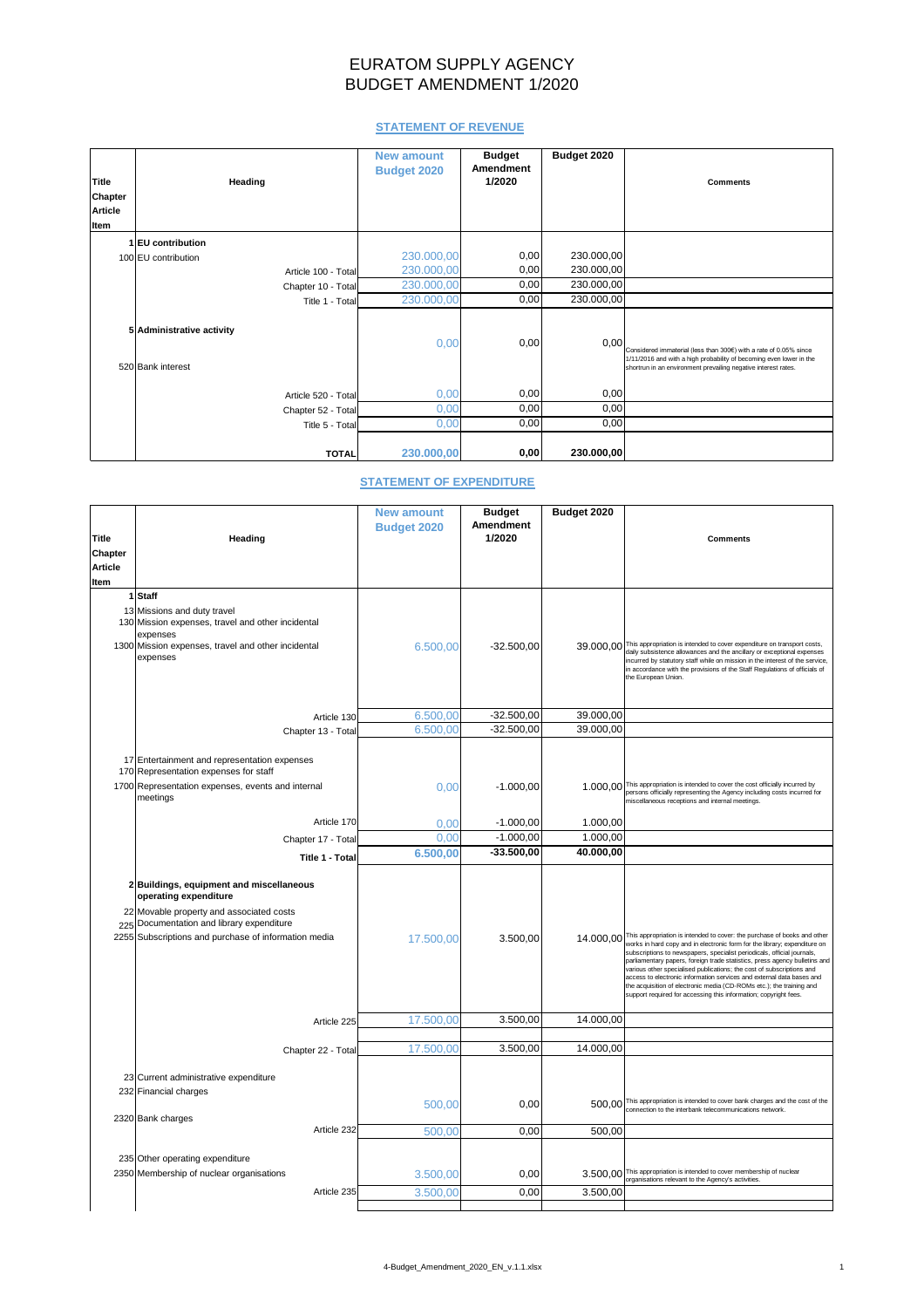# EURATOM SUPPLY AGENCY BUDGET AMENDMENT 1/2020

| <b>Title</b><br><b>Chapter</b><br><b>Article</b><br>Item | <b>Heading</b>     | <b>New amount</b><br><b>Budget 2020</b> | <b>Budget</b><br><b>Amendment</b><br>1/2020 | <b>Budget 2020</b> | <b>Comments</b> |
|----------------------------------------------------------|--------------------|-----------------------------------------|---------------------------------------------|--------------------|-----------------|
|                                                          | Chapter 23 - Total | 4.000,00                                | 0,00                                        | 4.000,00           |                 |